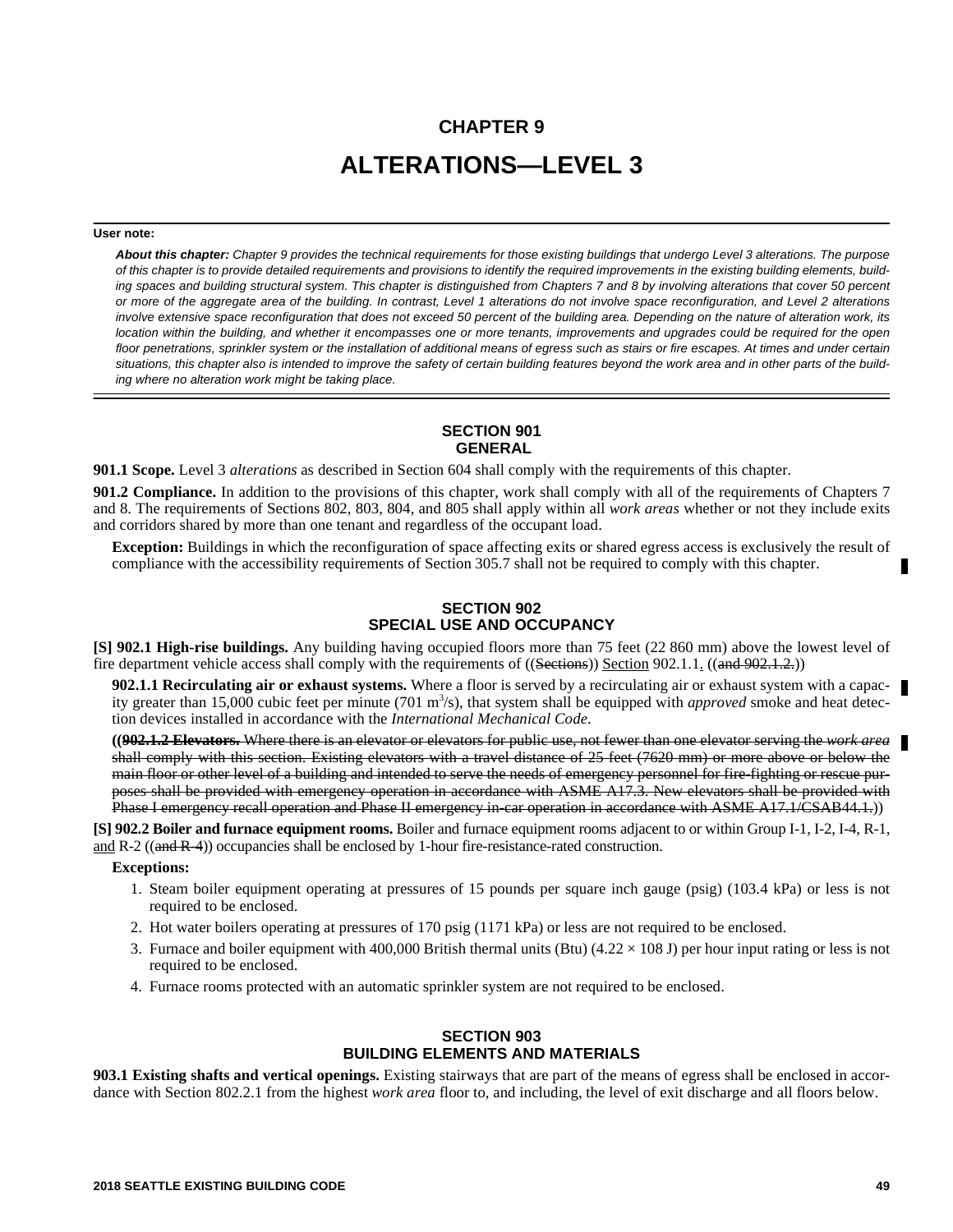**903.2 Fire partitions in Group R-3.** Fire separation in Group R-3 occupancies shall be in accordance with Section 903.2.1.

**[S] 903.2.1 Separation required.** Where the *work area* is in any attached dwelling unit in Group R-3 or any multiple singlefamily dwelling (townhouse), walls separating the dwelling units that are not continuous from the foundation to the underside of the roof sheathing shall be constructed to provide a continuous fire separation using construction materials consistent with the existing wall or complying with the requirements for new structures. Work shall be performed on the side of the dwelling unit wall that is part of the *work area*.

**Exception:** Where *alterations* ((or *repairs*)) do not result in the removal of wall or ceiling finishes exposing the structure, walls are not required to be continuous through concealed floor spaces.

**903.3 Interior finish.** Interior finish in exits serving the *work area* shall comply with Section 802.4 between the highest floor on which there is a *work area* to the floor of exit discharge.

## **SECTION 904 FIRE PROTECTION**

**904.1 Automatic sprinkler systems.** An automatic sprinkler system shall be provided in a *work area* where required by Section 803.2 or this section.

**904.1.1 High-rise buildings.** An automatic sprinkler system shall be provided in *work areas* where the high-rise building has a sufficient municipal water supply for the design and installation of an automatic sprinkler system at the site.

**904.1.2 Rubbish and linen chutes.** Rubbish and linen chutes located in the *work area* shall be provided with automatic sprinkler system protection or an *approved* automatic fire-extinguishing system where protection of the rubbish and linen chute would be required under the provisions of the *International Building Code* for new construction.

**904.1.3 Upholstered furniture or mattresses.** *Work areas* shall be provided with an automatic sprinkler system in accordance with the *International Building Code* where any of the following conditions exist:

- 1. A Group F-1 occupancy used for the manufacture of upholstered furniture or mattresses exceeds 2,500 square feet (232  $m<sup>2</sup>$ ).
- 2. A Group M occupancy used for the display and sale of upholstered furniture or mattresses exceeds 5,000 square feet  $(464 \text{ m}^2)$ .
- 3. A Group S-1 occupancy used for the storage of upholstered furniture or mattresses exceeds  $2,500$  square feet (232 m<sup>2</sup>).

**904.1.4 Other required automatic sprinkler systems.** In buildings and areas listed in Table 903.2.11.6 of the *International Building Code*, *work areas* that have exits or corridors shared by more than one tenant or that have exits or corridors serving an occupant load greater than 30 shall be provided with an automatic sprinkler system under the following conditions:

- 1. The *work area* is required to be provided with an automatic sprinkler system in accordance with the *International Building Code* applicable to new construction.
- 2. The building site has sufficient municipal water supply for design and installation of an automatic sprinkler system.

**904.2 Fire alarm and detection systems.** Fire alarm and detection shall be provided in accordance with Section 907 of the *International Building Code* as required for new construction.

**904.2.1 Manual fire alarm systems.** Where required by the *International Building Code,* a manual fire alarm system shall be provided throughout the *work area*. Alarm notification appliances shall be provided on such floors and shall be automatically activated as required by the *International Building Code*.

### **Exceptions:**

- 1. Alarm-initiating and notification appliances shall not be required to be installed in tenant spaces outside of the *work area*.
- 2. Visual alarm notification appliances are not required, except where an existing alarm system is upgraded or replaced or where a new fire alarm system is installed.

**904.2.2 Automatic fire detection.** Where required by the *International Building Code* for new buildings, automatic fire detection systems shall be provided throughout the *work area*.

### **SECTION 905 MEANS OF EGRESS**

**905.1 General.** The means of egress shall comply with the requirements of Section 805 except as specifically required in Sections 905.2 and 905.3.

**905.2 Means-of-egress lighting.** Means of egress from the highest *work area* floor to the floor of exit discharge shall be provided with artificial lighting within the exit enclosure in accordance with the requirements of the *International Building Code*.

 $**$